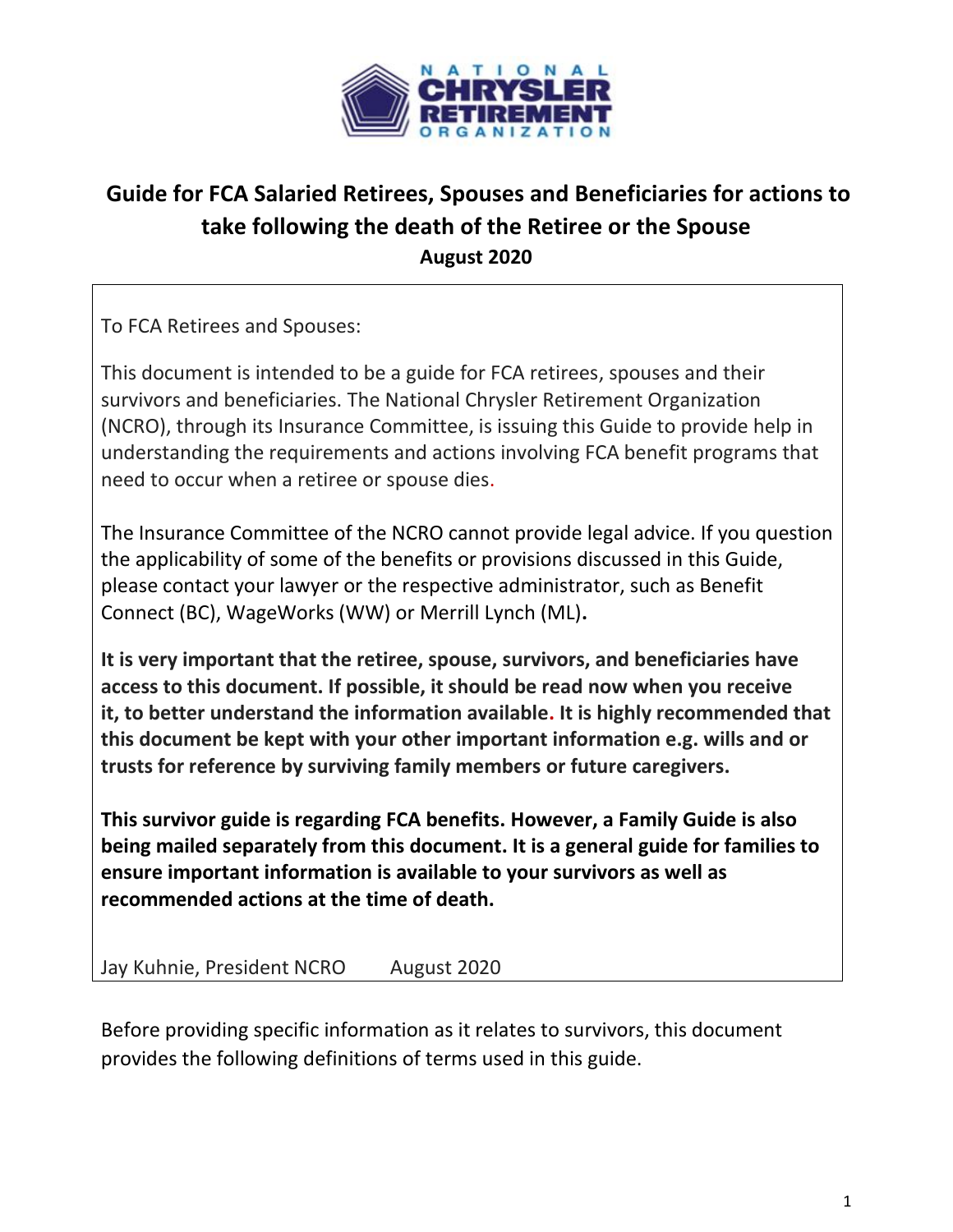### **FCA BENEFIT PLANS**

### **Pension Plan**

The Pension Plan was formerly the Plan providing basic non-contributory pension benefits. The Salaried Employees' Retirement Plan (SERP) and the Executive Salaried Employees' Retirement Plan (ESERP) were merged by FCA into the Pension Plan as of December 31, 2014. This did not change any benefits. Pension benefits of some retirees/spouses have been annuitized with Athene, Prudential or other insurance companies who are responsible for the payment of such benefits.

### **Supplemental Executive Retirement Plan (SRP)**

SRP was a non-tax qualified pension plan which provided pension benefits to certain employees which were more than amounts allowed by IRS limitations in tax qualified pension plans, such as the Pension Plan, SERP and ESERP. Some plan benefits were transferred to ESERP and others were annuitized with the Hartford Insurance Company (now Talcott). The SRP plan was terminated as part of the Chrysler bankruptcy and any remaining SRP plan benefits were lost.

# **Salaried Employees' Savings Plan (SESP).**

The Salaried Employees' Savings Plan (SESP) contains assets purchased with employee pre-tax savings (401 (k)), employee after tax savings, company contributions and income on plan assets. Assets are held and administered by Merrill Lynch (ML). Distributions to retirees, spouses, beneficiaries, and estates are generally taxable except to the extent of employee after-tax savings.

### **Retiree Healthcare Care Account (RHCA)**

RHCA is a pre-tax health care savings plan whose assets are held and administered by ML. Distributions from the plan are for the reimbursement of eligible health care expenses of retirees and eligible spouses and are tax free. Claims for such expenses are processed by WageWorks (WW). Any assets remaining in the plan after the death of the retiree and any eligible spouse will be distributed in a lump sum to the designated beneficiaries or the estate and becomes a taxable death benefit. BC should notify ML of the death of the retiree or spouse. Not all retirees have an RHCA at ML.

### **Healthcare Retirement Account (HRA)**

The HRA is a health care reimbursement account for eligible retirees and spouses age 65 and over. For several years, FCA has added amounts annually to the account of up to \$1,975 for eligible retirees and up to \$1,750 for eligible spouses. The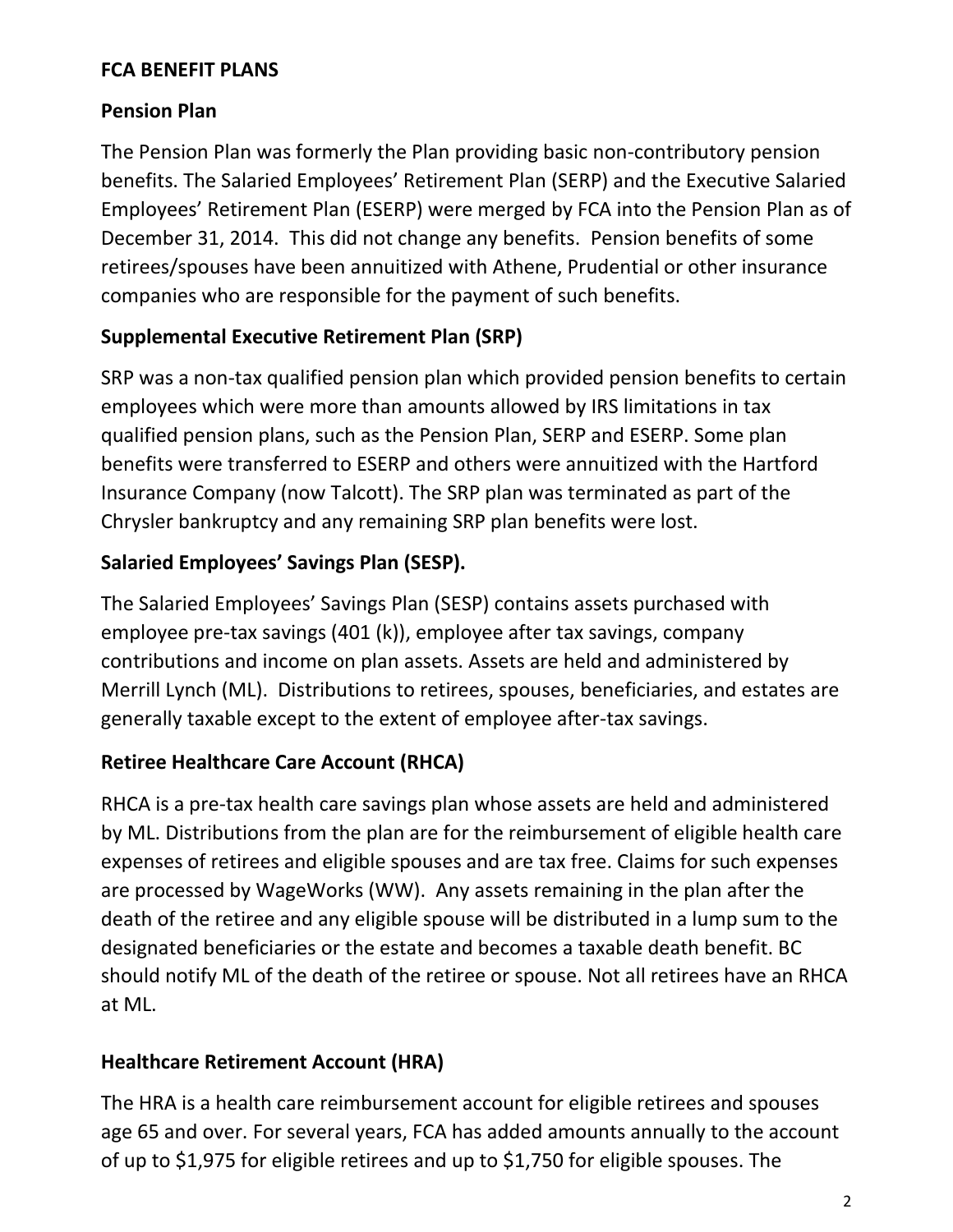amounts are based on the retiree's age and service at retirement. Some retirees receive more than \$1975 due to some of their pension payment having been folded into their HRA. Claims for the reimbursement of eligible health care expenses of the retiree and eligible spouse are filed with WW. Any balances in the account at the end of a year are rolled into the following year. (NOTE: Some retirees who retired before the mid -1990's elected not to join the Retiree Choice Program and therefore do not have an HRA. They are covered under an Aetna Healthcare Plan.)

# **Health Care Coverage**

Eligible retirees and eligible spouses under age 65 are covered by an FCA health care plan.

# **Optional Group Life Insurance Plan**

Certain retirees and spouses have elected to purchase term life insurance benefits under this plan. Premiums are often paid via deductions from the pension benefits. Death benefits are paid to designated beneficiaries or the deceased's estate.

# **Contact Information for the Various Administrators:**

### **FCA**

FCA has hired third party administrators to manage/administer its benefit plans. Generally, there is no interface directly with FCA for retirees, spouse, or beneficiaries. FCA provides a website with retiree information at *[https://www.fcaretirees.com.](https://www.fcaretirees.com/)* There is no phone contact number. This site also provides the contact information shown below. FCA also provides a site with Pension information at *[https://fcaretirees.mypenpay.com.](https://fcaretirees.mypenpay.com/)*

# **Benefit Connect** (BC)

BC is the primary administrator/record keeper for benefit plans. They are the principal contact in the event of a death, not FCA. They can be contacted by phone at 888-409-3300 or online at *[https://fcabenefits.ehr.com.](https://fcabenefits.ehr.com/)*

# **WageWorks** (WW)

WW is the FCA agent that processes requests for reimbursement of eligible health care expenses from both the HRA and the RHCA. They can be contacted by phone at 877-924-3967 or online at [https://participant.wageworks.com.](https://participant.wageworks.com/)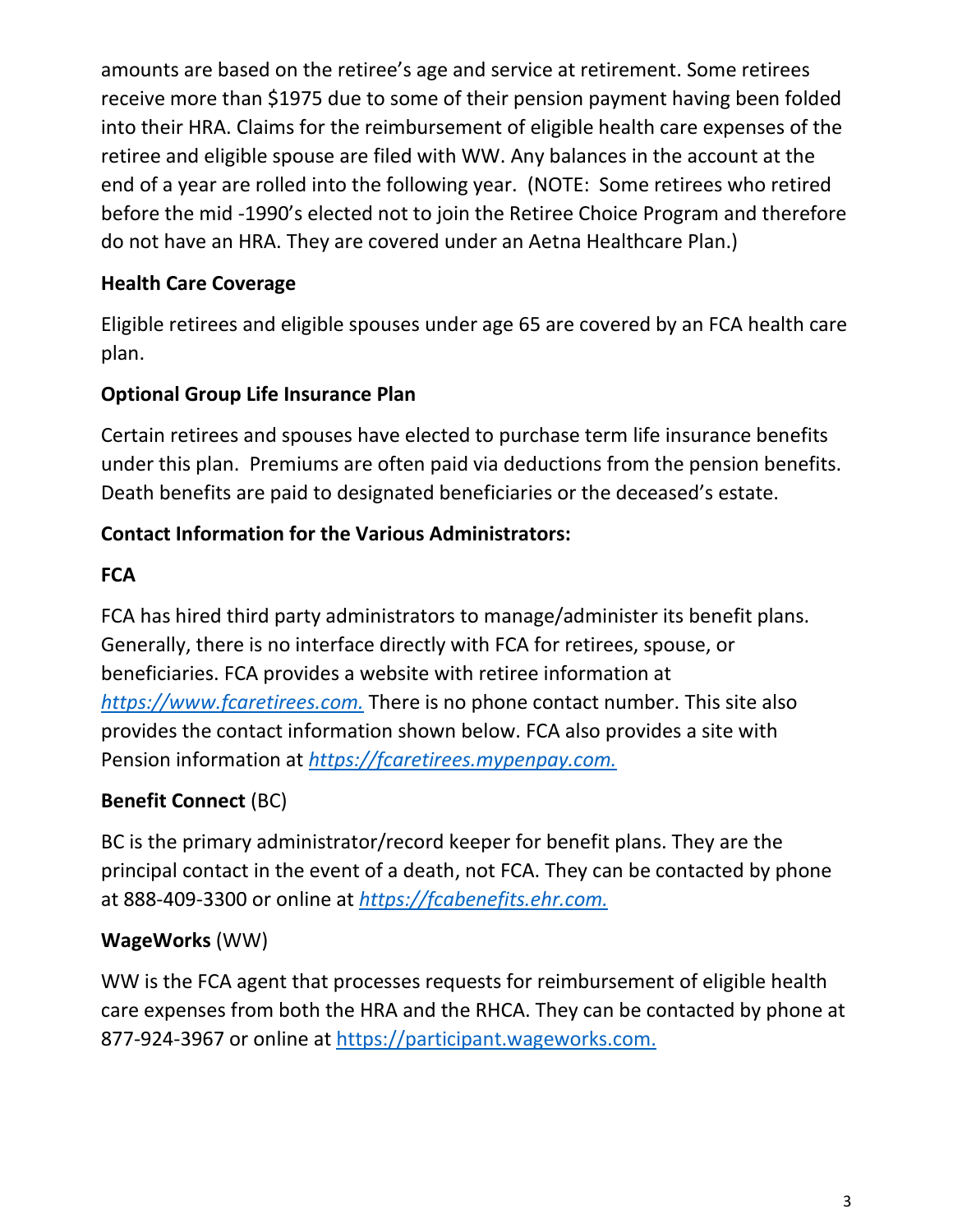# **Merrill Lynch (ML)**

**ML** is the record keeper/custodian for assets held under both the SESP and RHCA.

They can be contacted by phone at 800-483-7283 or online at [https://www.benefits.ml.com](https://www.benefits.ml.com/) 

### **Further Important Information**

Note that, in the event of a death, FCA and BC do not notify the NCRO and that the NCRO does not notify BC or FCA.

For this Guide, reference to "retirees" also includes those pensioners who left Chrysler or FCA before retirement and who are receiving "vested" pensions. Those "vested" pensioners are not eligible for healthcare benefits or HRA funding from FCA. However, they may have a SESP or a RHCA at ML, if they contributed to it before they left Chrysler/FCA.

At a very difficult time, namely the loss of a family member, it can be confusing and difficult to know or understand what needs to be communicated between you and BC, WW, ML or an insurance carrier if part of your pension is paid from an insurance company**.** If you believe your survivors will need to access information online on the internet, it is also important to ensure that the account usernames and passwords for the retiree or spouse are available for online access to the contacts listed above.

It is extremely important that retirees and or spouses contact BC and ML (if appropriate) and verify/confirm their beneficiary designations as soon as possible. Beneficiary designations are separate elections for each plan (Pensions, SESP and RHCA and Optional Group Life Insurance).

# **BC, WW, and ML Related Actions and Information**

### **(1) Retiree Dies and there is a Surviving Spouse - Info the Spouse should know:**

### **General and to do first:**

- Notify BC at 888-409-3300. There is no direct notification required or available with FCA. You will be asked to provide BC with a death certificate and instructed as to where to send it.
- If the pension was annuitized with Athene, Prudential, Hartford (now Talcott) or any other insurance company, a death certificate should be sent to the respective insurance company as well. BC can advise as to where to send it.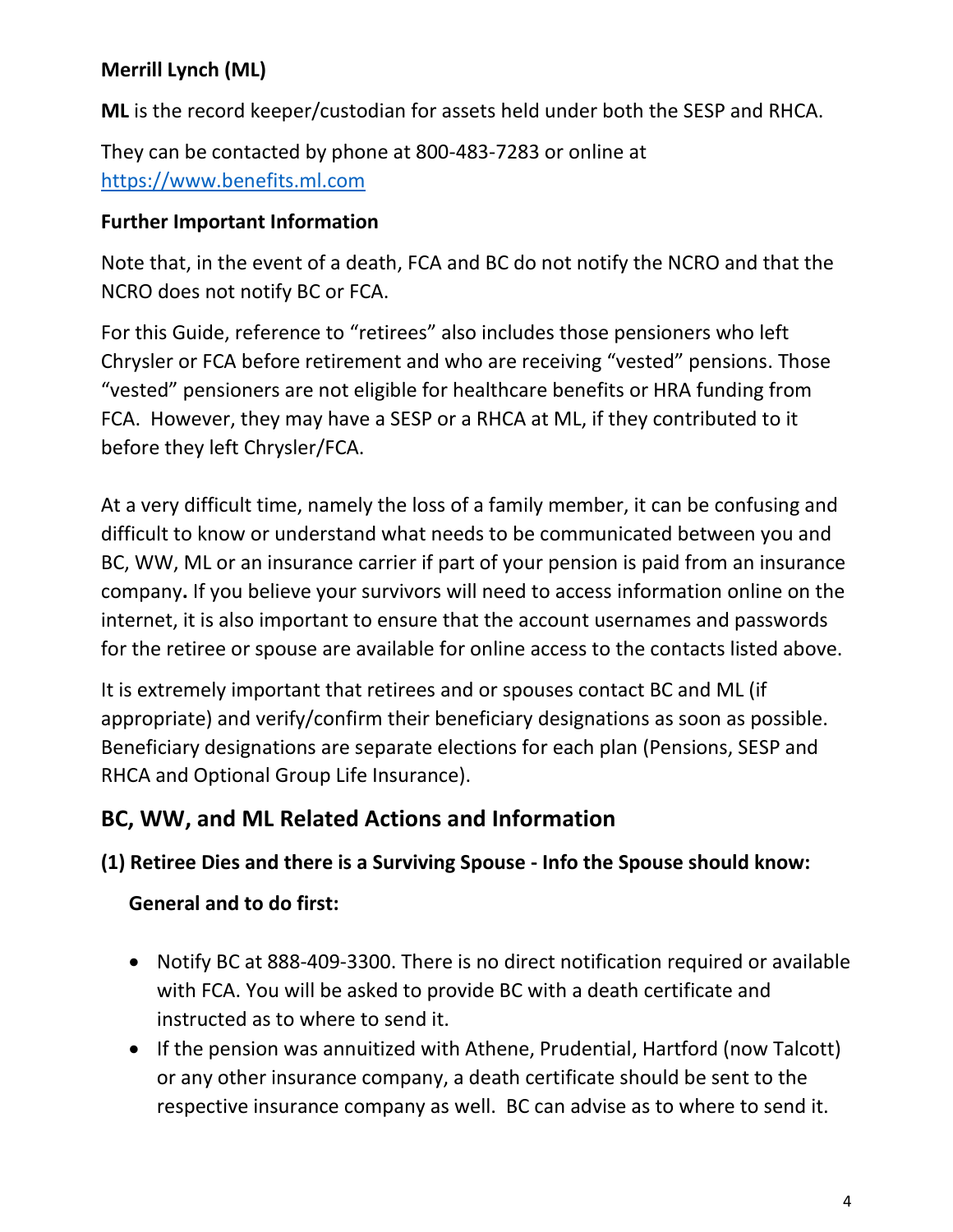- The surviving spouse generally will be issued their own CID (Chrysler ID). The CID should be received within 14 days. For some it will have an S suffix**.** If the surviving spouse is not eligible to receive his/her own CID, BC should explain why not.
- If the retiree had Optional Life Insurance in force through the program offered by Chrysler/FCA, BC should notify the insurance carrier. The insurance carrier will contact the beneficiaries on file at the insurance carrier.
- The retiree, if under age 65, will be removed from any healthcare coverage with FCA then in effect and the surviving spouse, if under age 65, will continue to have FCA coverage (if eligible) until age 65 and will receive future annual coverage communications from FCA and/or BC. If details are needed, BC should be contacted.

# **Pensions**

- If the surviving spouse option was in effect, the surviving spouse is generally entitled to receive approximately 65% of the pension amount the retiree was receiving. The amount will be confirmed by the BC agent. The spouse's monthly pension will begin the first of the month following the month in which the retiree's death occurred and the retiree's pension will cease simultaneously. However, under the 10-Year Certain with 65% Surviving Spouse Option, if the retiree did not live to receive 120 guaranteed monthly payments, the balance of the unpaid 120 guaranteed monthly payments will be paid to the spouse. Thereafter, the spouse will commence to receive the 65% surviving spouse benefit.
- If the surviving spouse option was not in effect, then the pension payments will cease the month following death, unless the retiree elected the 10 Year Certain provision and the retiree died within 10 years of retirement. Then the unpaid guaranteed payments will be made to the named beneficiaries or the estate.

**Healthcare Retirement Account (HRA), Salaried Employees' Savings Plan (SESP) and Retiree Health Care Account (RHCA)** 

#### **HRA**

• Retirees (not terminated vested employees) age 65+ generally were eligible for and receiving annual HRA amounts of up to \$1975, while the eligible spouse (age 65+) was receiving up to \$1750. After the death of the retiree, an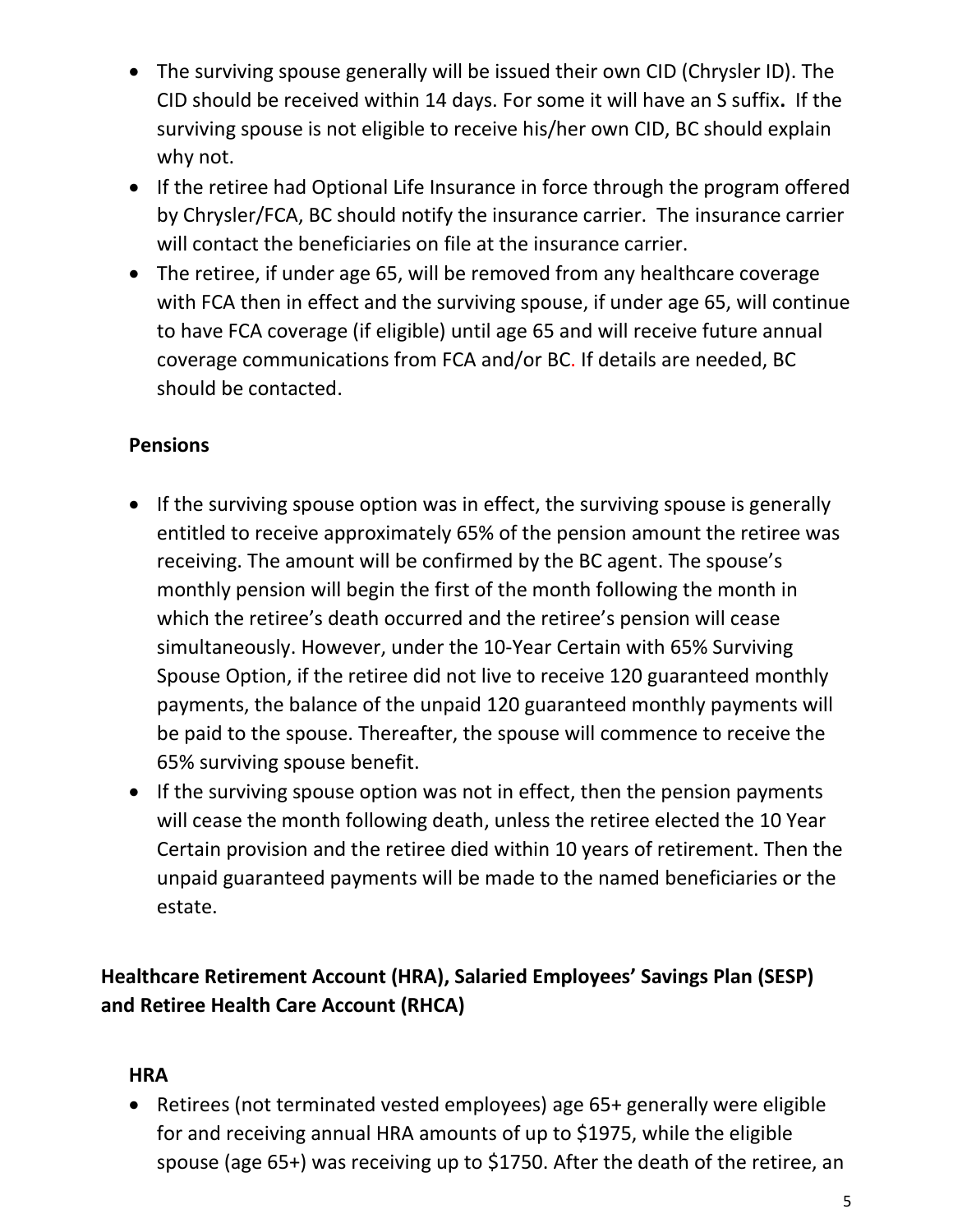HRA will be set up in the name of the surviving spouse, if that spouse is eligible for FCA-sponsored health care coverage, including a spousal HRA if the spouse is age 65 or older, and any remaining balance will be moved to that account. Beginning in the year after the retiree passes, the surviving spouse's HRA amount ceases and generally changes to the higher "retiree" HRA amount of up to \$1975. HRA amounts are available to the surviving spouse for reimbursement of spouse's and deceased retiree's eligible health care expenses. Note that there is only a 12-month period from the date of the retiree's death to submit the deceased retiree's eligible health care expenses. Any unused HRA amounts accumulate year to year. There are retirees who retired before the mid -1990's who elected not to join the Retiree Choice Program and therefore do not have an HRA. They are covered under an Aetna Healthcare Plan.

### **SESP**

• If the retiree (or vested employee) held monies in the SESP, there should be named a beneficiary, which is generally the spouse. The funds are held by ML, and BC should notify ML of the death of the retiree. The SESP could have both pre- tax and after-tax funds. The assets in the SESP will be distributed to the designated beneficiaries or the estate.

### **RHCA**

- If the retiree is eligible for FCA-sponsored health care in retirement (prior to age 65) or receiving an HRA (age 65 and over) and:
	- o the retiree's spouse at the date of death is the spouse on file at BC at the time the retiree retired, the RHCA funds will be transferred as an RHCA to the spouse if the spouse is named as beneficiary, or if no beneficiary is named. However, if the retiree has designated a beneficiary other than the spouse, the RHCA funds will be payable to that beneficiary as a lump sum.
	- o the retiree's spouse at the date of the retiree's death is not the spouse on file at BC on the date of the retiree's retirement, the RHCA will be paid in a lump sum to the designated beneficiary, which may be the spouse at the date of the retiree's death. However if there is no designated beneficiary or the designated beneficiary is the spouse on file at BC at the date of the retiree's retirement, the funds may be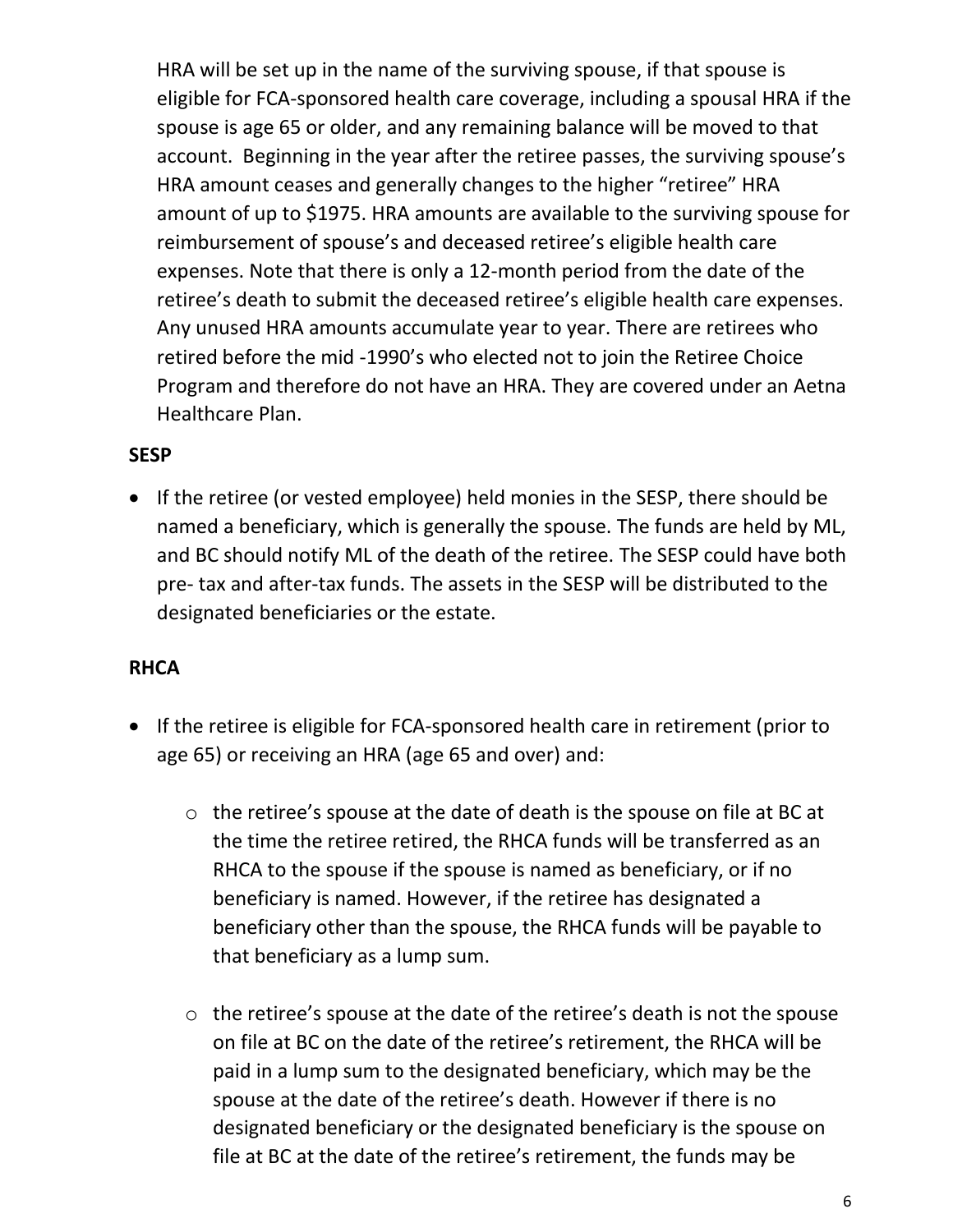transferred as an RHCA to the spouse on file at BC at the time the retiree retired. However, it is uncertain to us, in the case where there is no designated beneficiary, whether the spouse on file at the date of the retiree's retirement is entitled to the RHCA. **Therefore, it is very important that the retiree keep their beneficiary designation up to date.**

- The eligible surviving spouse receiving the RHCA needs to contact ML to continue to manage the funds. BC and WW do not have knowledge regarding any fund amounts held by ML; only ML has this information. RHCA funds that are available to the eligible surviving spouse are for reimbursement of eligible health care expenses for that surviving spouse. Retiree's healthcare expenses are not reimbursable from the RHCA after the date of the retiree's death. That spouse eligible to receive the RHCA should contact BC as soon as possible to update his or her own beneficiaries.
- If the retiree is NOT eligible for FCA-sponsored health care in retirement (prior to age 65) or receiving an HRA (age 65 and over), any funds in the RHCA at the time of the retiree's death will be paid as a lump sum to the retiree's spouse at the date of the retiree's death. However, if the retiree has designated a beneficiary other than his or her spouse, the RHCA funds will be payable to that beneficiary as a lump sum.
- Beneficiary designations are separate elections for SESP and RHCA. It is extremely important that beneficiary designations are kept current.

#### **HRA and RHCA**

• Funds in the HRA and the RHCA are pre-tax monies and any reimbursements for qualifying healthcare expenses are not subject to federal or state taxes. To access the funds (receive healthcare expense reimbursement), it is necessary to file a claim form with WW. Instructions for filing claims are not included in this document but are available by referring to the FCA or WW sites previously listed above. Note that the NCRO also emailed and mailed a Guide to filing claims with WW early in 2020. The information is also available on the NCRO website at NCRO.org.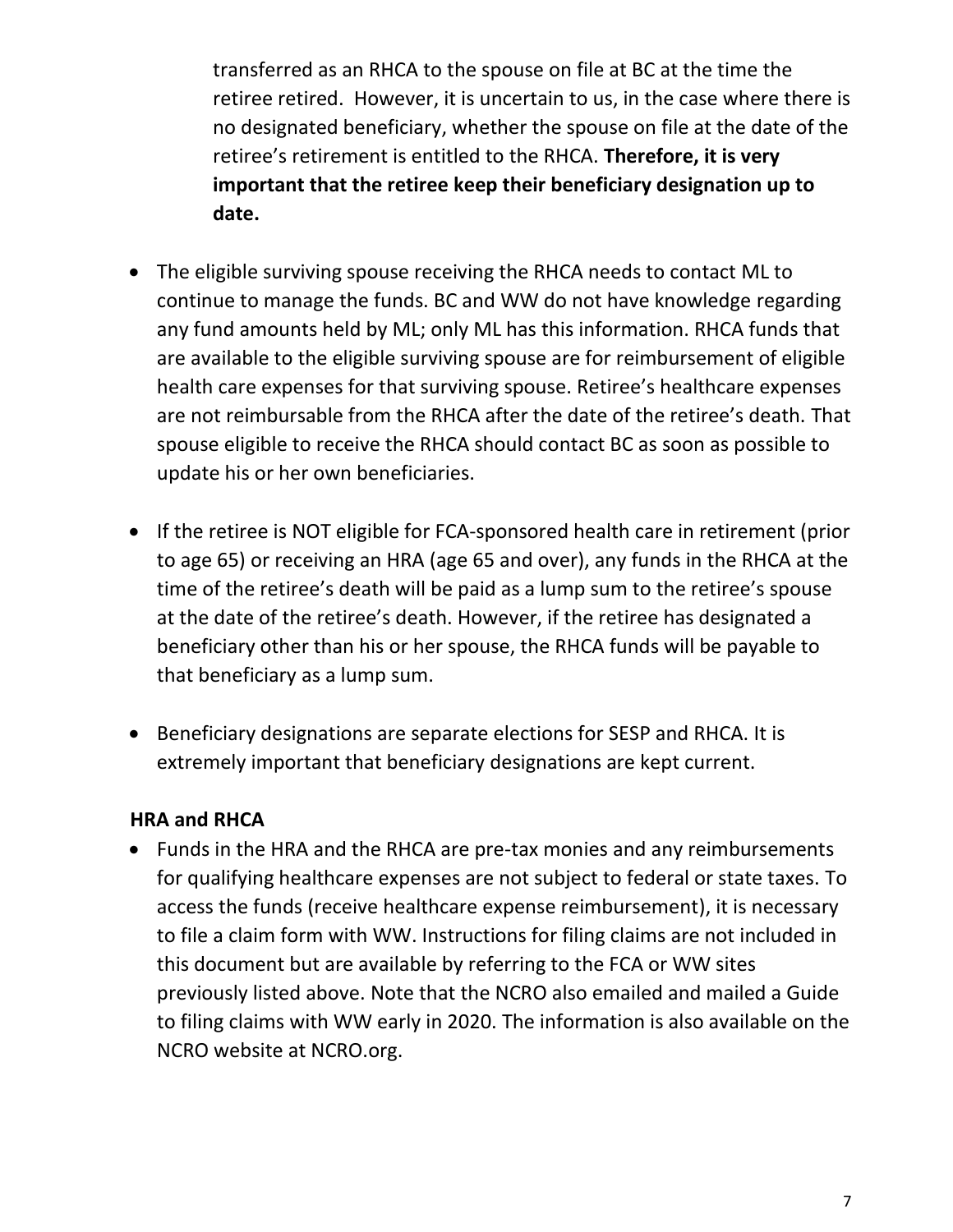#### **Leased Company Car**

- If the retiree was participating in the Company Car Lease Program, this benefit will be discontinued. Company Car will be notified by BC of the retiree's death.
- The surviving spouse will be allowed a reasonable amount of time to either purchase or turn-in the lease vehicle(s).
- To purchase a car under the Employee Purchase Program, the surviving spouse will need their new spousal CID number, as mentioned previously.

#### **(2) Spouse of Retiree Dies: Info the Retiree should know:**

#### **General and to do first:**

- Notify BC at 888-409-3300. There is no direct notification required or available with FCA. You will be asked to provide BC with a death certificate and instructed as to where to send it.
- If the pension was annuitized with Athene, Prudential, Hartford (now Talcott) or any other insurance company, a death certificate should be sent to the respective insurance company as well. BC can advise as to where to send it.
- If the spouse was under age 65, and had FCA health care coverage, the spouse will be removed from the healthcare coverage with FCA then in effect and the surviving retiree, if under age 65, will continue to have FCA coverage (if eligible) then in effect until age 65 and will receive any future annual coverage communications from FCA and/or BC. If details are needed, BC should be contacted.
- If there was Spousal Optional Group Life Insurance in force**,** through the program offered by Chrysler/FCA, BC should notify the insurance carrier. The insurance carrier will contact the retiree or if appropriate the beneficiaries.

#### **Pensions**

• If the spousal option was in effect, the retiree may cancel the surviving spouse option election and the retiree's pension will be increased by eliminating the reduction for the surviving spouse option, generally about a 5% increase. The surviving spouse option cancellation and the increased benefit, if applicable, will become effective the first day of the month following the month the death is properly reported to BC and BC has received a copy of the death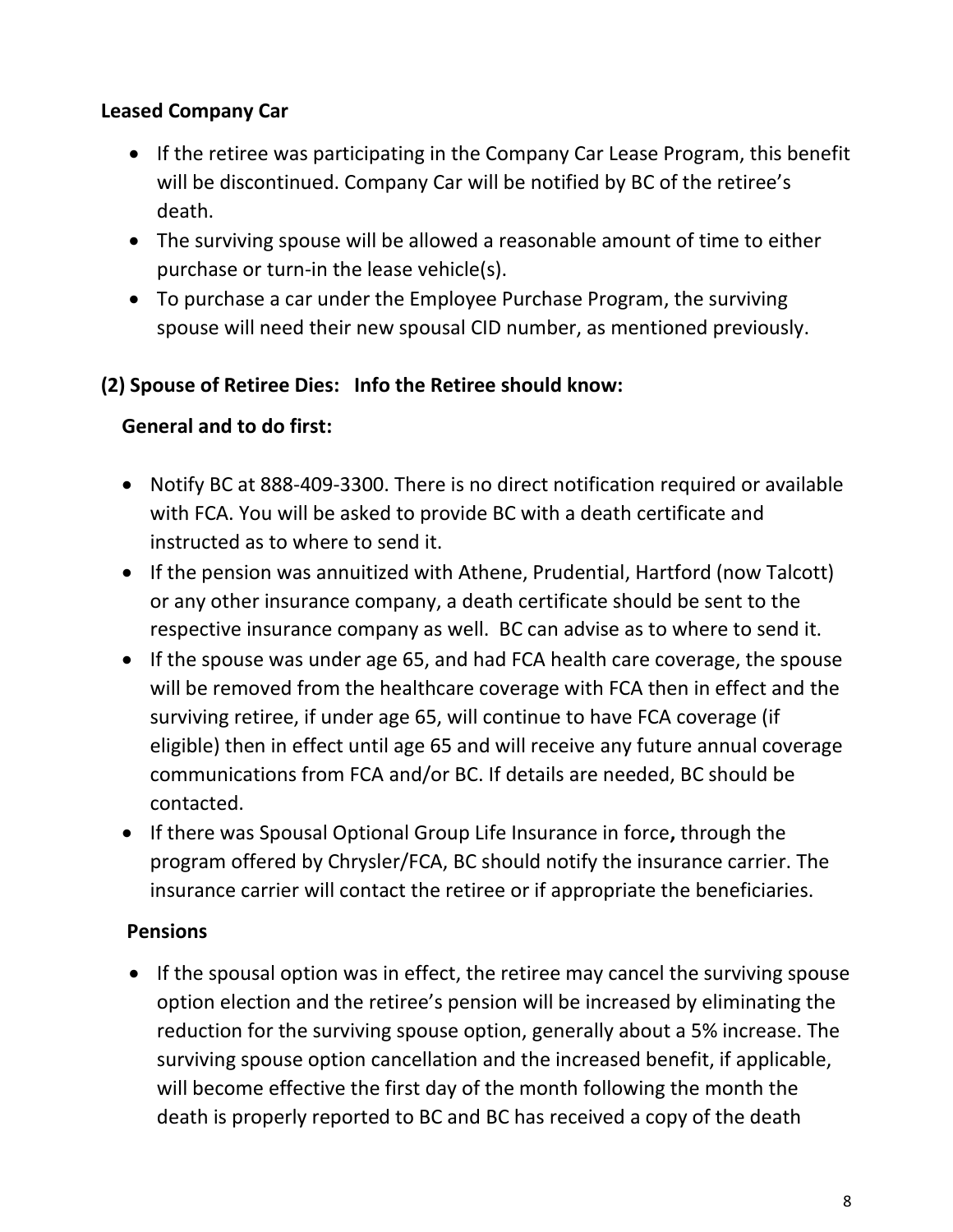certificate and the Surviving Spouse Option Cancellation Form. The retiree should be certain to learn from BC what needs to be submitted.

• If the retiree remarries, their application to elect or re-elect the Surviving Spouse Option must be submitted to BC within the first 17 months following the marriage or remarriage. BC will provide the election form. The effective date of the election, including any retroactive deductions, will be the date of the first anniversary of the marriage or remarriage. **Note:** No spouse as the result of a post-retirement marriage or remarriage and no new dependent post-retirement may be added to the retiree's health care coverage.

### **Healthcare Retirement Account (HRA), Salaried Employees' Savings Plan (SESP) and Retiree Health Care Account (RHCA)**

#### **HRA**

• The retiree will continue to receive any HRA amount they were receiving, but any spousal HRA amount will be discontinued beginning the month following the spouse's death. Note that there is only a 12-month period from the date of the spouse's death to submit the deceased spouse's eligible health care expenses to WW for reimbursement.

# **SESP/RHCA**

- Monies held in the SESP or RHCA are not affected, however it is very important that the retiree contact BC to update the beneficiaries.
- Beneficiary designations are separate elections for SESP and RHCA.

### **(3) Death of the Retiree without a living Spouse (Retiree was never married or was married at the time of retirement and their Spouse predeceased them):**

#### **Info the Beneficiaries or Estate should know:**

### **General and to do first:**

• Notify BC at 888-409-3300. There is no direct notification required or available with FCA. BC must be sent a death certificate. BC can provide information on where to send it.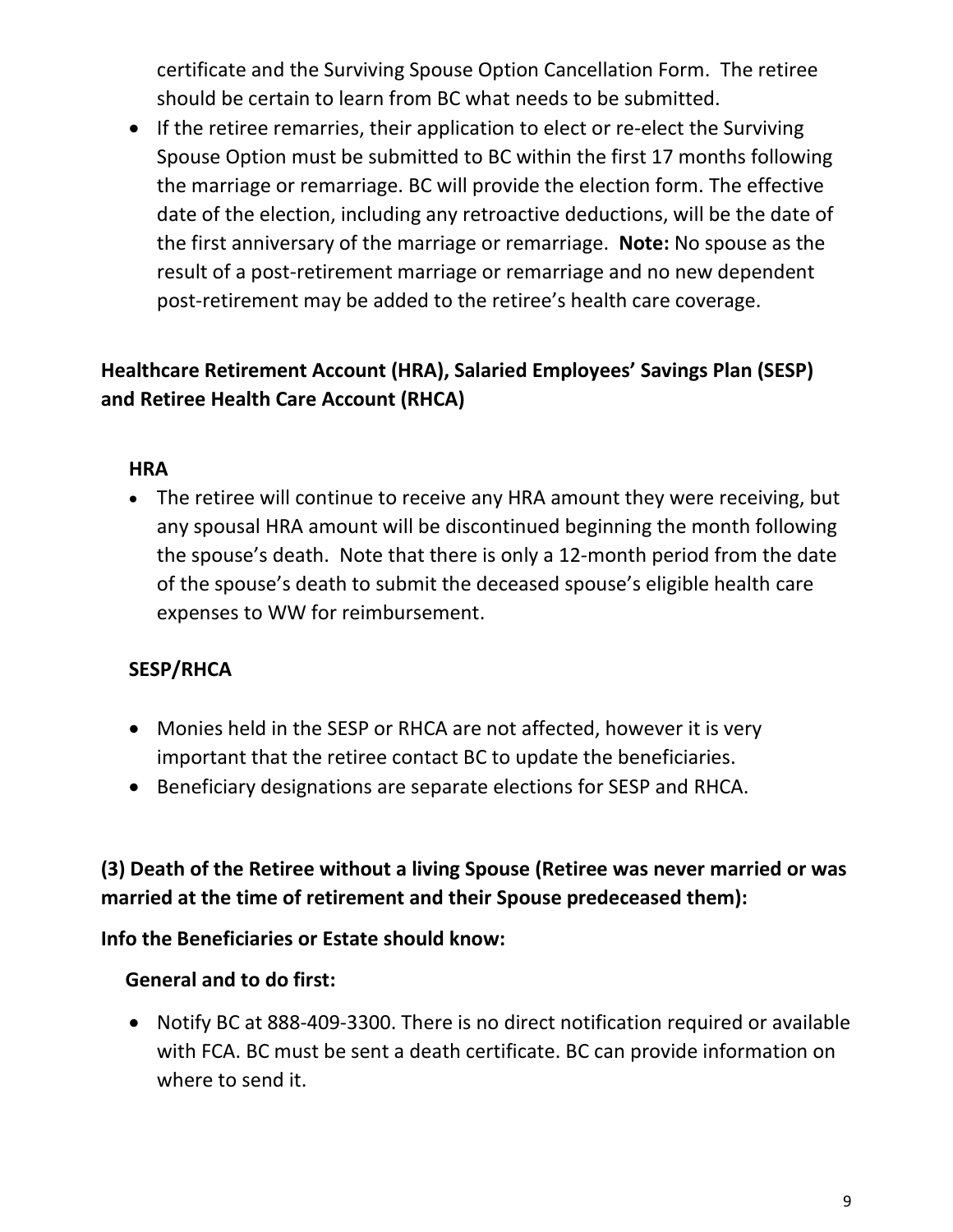- If the pension was annuitized with Athene, Prudential, Hartford (now Talcott) or any other insurance company, a death certificate should be sent to the respective insurance company as well. BC can advise as to where to send it.
- If there was Retiree Life Insurance in force, BC should notify the insurance carrier. The insurance carrier should contact the beneficiaries of record with the carrier.

### **Pensions**

• Beneficiaries are generally not entitled to any pension monies, and the pension ends. However, under the 10-Year Certain provision, if the retiree did not live to receive 120 guaranteed monthly payments, the balance of the unpaid guaranteed monthly payments will be paid to the beneficiaries.

# **Healthcare Retirement Account (HRA), Salaried Employees' Savings Plan (SESP) and Retiree Health Care Account (RHCA)**

### **HRA**

- BC does not notify the beneficiaries regarding any HRA account balance. Beneficiaries need to inquire with BC or WW as to whether there is a balance in the HRA.
- There is no payout to the beneficiaries or the estate of HRA funds. However, healthcare expenses incurred by the retiree prior to death may be submitted to get reimbursement of the remaining HRA funds.
- To receive any payments from a balance in the HRA account, claims must be submitted to WW within 12 months of the date of death of the retiree for eligible healthcare expenses incurred by the retiree. No claims will be accepted by WW beyond 12-months. Contact WW for information on how to submit claims at 877-924-3967.

#### **SESP**

• If the retiree (or vested employee) held monies in the SESP, there should be named beneficiaries. The funds are held by ML, and BC should notify ML of the death of the retiree. The SESP could have both pre- tax and after-tax funds. The assets in the SESP will be distributed to the designated beneficiaries or the estate.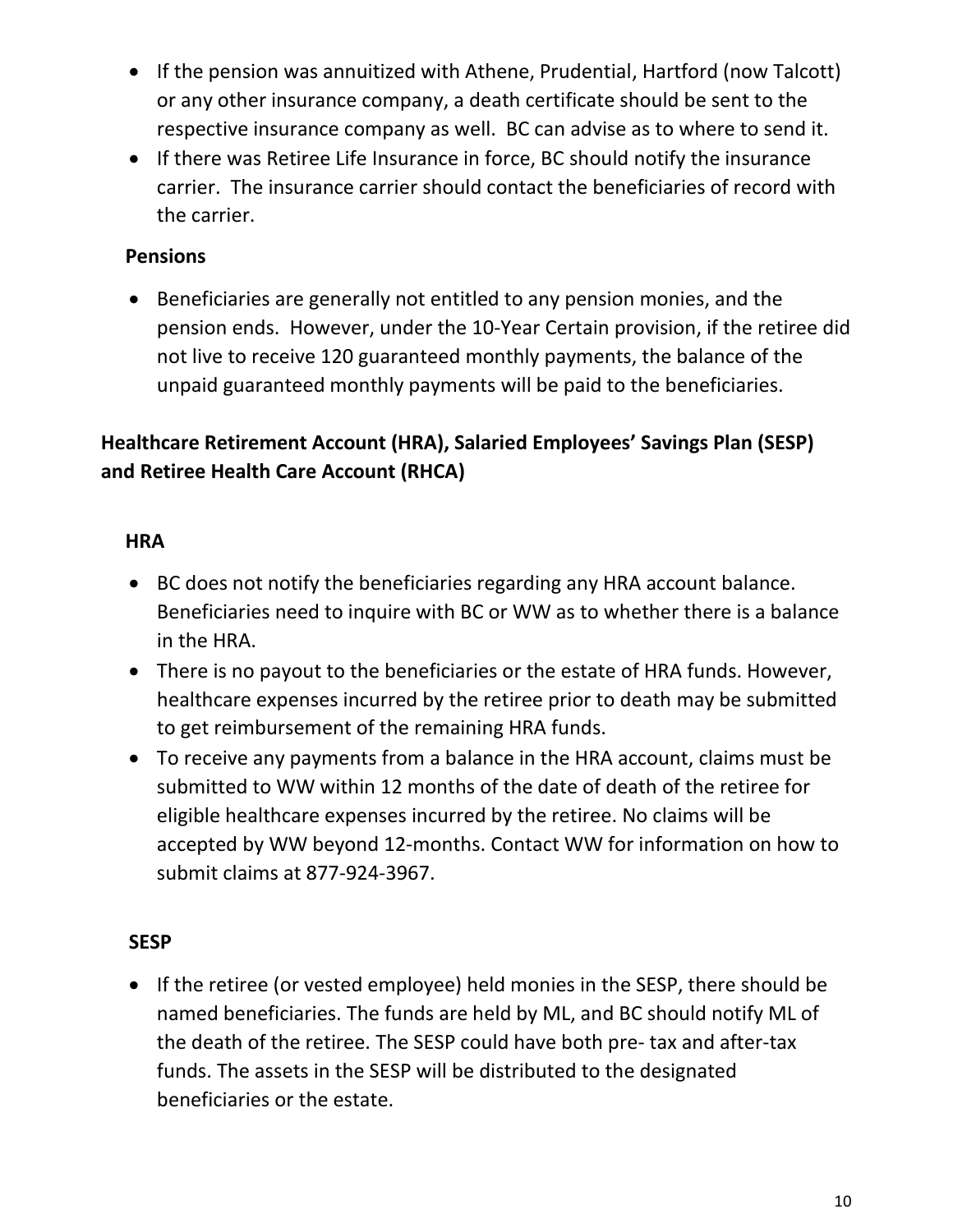# **RHCA**

- If the retiree had funds in the RHCA, the funds will be paid as a lump sum to the designated beneficiaries or if there are no designated beneficiaries, the funds will be paid to the retiree's estate. However, there is some question as to whether a former spouse, who was the retiree's spouse on file at BC on the retiree's date of retirement may be entitled to the retiree's RHCA if the retiree has no designated beneficiary.
- These funds are held at ML. BC will notify ML of the death of the retiree. ML will contact the designated beneficiaries or the estate. RHCA funds are not available to the beneficiaries or the estate for reimbursement through submission of the deceased retirees' healthcare expenses. A strategy could be to file eligible claims prior to the retiree's death if the opportunity exists.

### **(4) Death of the Surviving Spouse with the Retiree having predeceased the Spouse: Info the Beneficiaries or Estate should know:**

#### **General and to do first:**

- Notify BC at 888-409-3300. There is no direct notification required or available with FCA. BC must be sent a death certificate. BC can provide information on where to send it.
- If the pension was annuitized with Athene, Prudential, Hartford (now Talcott) or any other insurance company, a death certificate should be sent to the respective insurance company as well. BC can advise as to where to send it.
- If there was Spousal Optional Life Insurance in force, BC should notify the insurance carrier. The insurance carrier should contact the beneficiary of record with the carrier.

#### **Pensions**

• Beneficiaries or the estate are generally not entitled to any pension monies, the pension ends. However, under the 10-Year Certain provision, if the spouse did not live to receive the retirees' 120 guaranteed monthly payments, the balance of the unpaid guaranteed monthly payments will be paid to the beneficiaries.